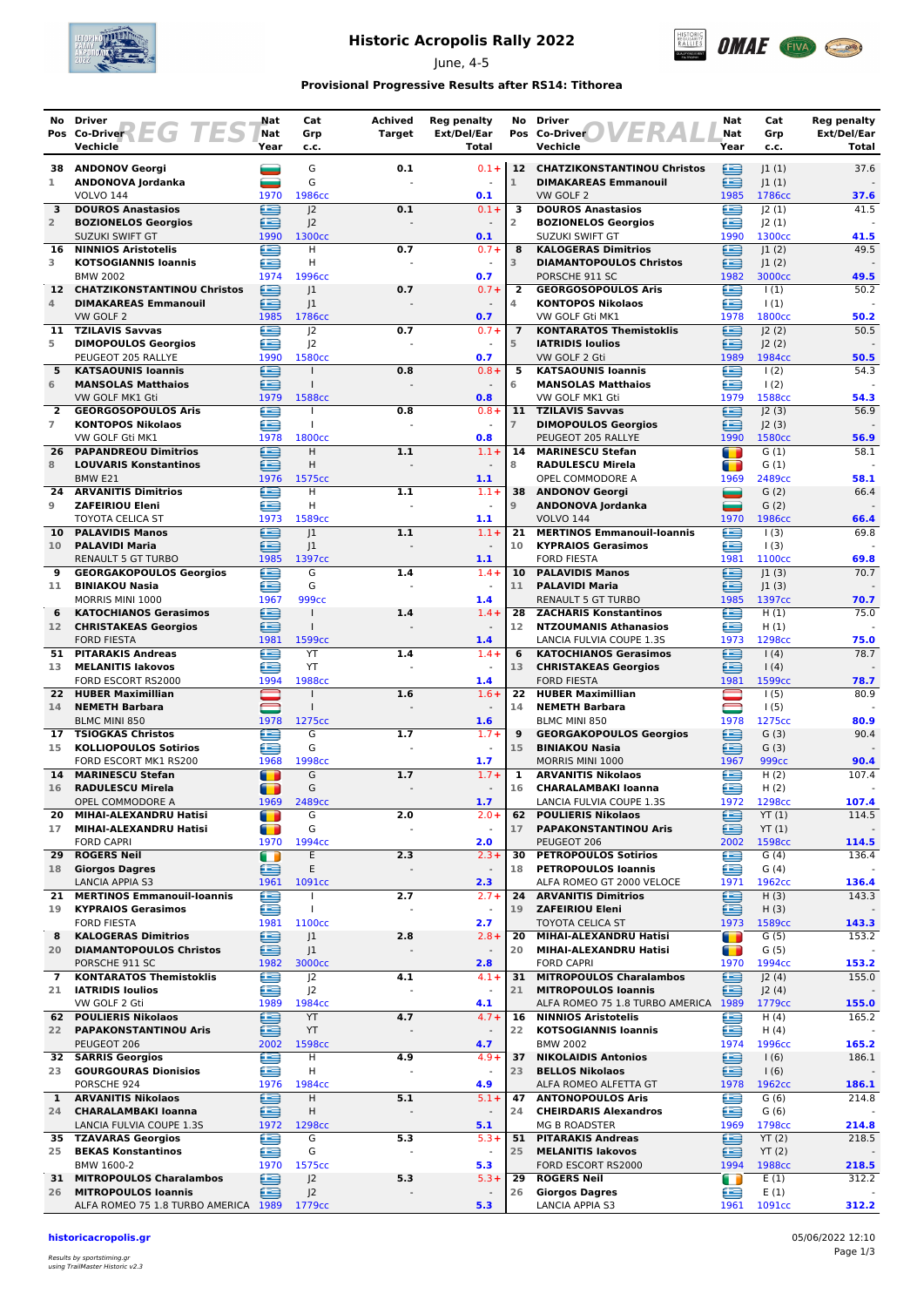

# **Historic Acropolis Rally 2022**

June, 4-5



### **Provisional Progressive Results after RS14: Tithorea**

| No       | Driver                                                          | Nat         | Cat                              | <b>Achived</b> | <b>Reg penalty</b>                |          | No Driver                                                     | Nat         | Cat                | <b>Reg penalty</b>          |
|----------|-----------------------------------------------------------------|-------------|----------------------------------|----------------|-----------------------------------|----------|---------------------------------------------------------------|-------------|--------------------|-----------------------------|
|          | EGI<br>ES<br>Pos Co-Driver<br>Vechicle                          | Nat<br>Year | Grp<br>c.c.                      | <b>Target</b>  | Ext/Del/Ear<br>Total              |          | Pos Co-Driver<br>Vechicle                                     | Nat<br>Year | Grp<br>c.c.        | <b>Ext/Del/Ear</b><br>Total |
|          |                                                                 |             |                                  |                |                                   |          |                                                               |             |                    |                             |
| 27       | <b>34 TSIMIS Dimitrios</b><br>KASOUNI / TSIMI Theodora          | ⊑<br>£      | G<br>G                           | 5.4            | $5.4 +$                           | 57<br>27 | <b>MORAITIS Nikolaos</b><br><b>CHATZIKONSTANTINOU loannis</b> | ≘<br>£      | 1(7)<br>1(7)       | 348.0                       |
|          | MERCEDES BENZ W113 / 230 SL                                     | 1966        | 2306cc                           |                | 5.4                               |          | LADA BA3 2101                                                 | 1979        | 1198cc             | 348.0                       |
| 28       | <b>ZACHARIS Konstantinos</b>                                    | ≘           | Н                                | 5.7            | $5.7+$                            | 25       | <b>MOSCICKI Artur</b>                                         |             | (8)                | 350.7                       |
| 28       | <b>NTZOUMANIS Athanasios</b>                                    | ≘           | H                                |                | $\overline{\phantom{a}}$          | 28       | <b>JUSZCZYK Mariusz</b>                                       | ۰           | (8)                |                             |
| 25       | LANCIA FULVIA COUPE 1.3S<br><b>MOSCICKI Artur</b>               | 1973        | 1298cc                           | 5.9            | 5.7<br>$5.9+$                     | 40       | NISSAN DATSUN 180B<br><b>NTOULIAS Leonidas</b>                | 1978<br>e   | 1595cc<br>G(7)     | 350.7<br>357.1              |
| 29       | <b>JUSZCZYK Mariusz</b>                                         |             | $\mathbf{I}$                     |                | $\blacksquare$                    | 29       | <b>NTOULIAS Michail</b>                                       | œ           | G(7)               |                             |
|          | <b>NISSAN DATSUN 180B</b>                                       | 1978        | 1595cc                           |                | 5.9                               |          | <b>TOYOTA COROLLA KE20</b>                                    | 1970        | 1166cc             | 357.1                       |
| 58       | <b>KOSMAS Aristotelis</b>                                       | ∈           | 1                                | 6.2            | $6.2 +$                           | 32       | <b>SARRIS Georgios</b>                                        | £           | H(5)               | 404.3                       |
| 30       | <b>KONTOS Stefanos</b><br>MERCEDES BENZ 500 SEC                 | ≘<br>1984   | 1<br>4973cc                      |                | 6.2                               | 30       | <b>GOURGOURAS Dionisios</b><br>PORSCHE 924                    | ≘<br>1976   | H(5)<br>1984cc     | 404.3                       |
| 47       | <b>ANTONOPOULOS Aris</b>                                        | œ           | G                                | 6.3            | $6.3 +$                           | 33       | <b>PAPADAKIS Ilias</b>                                        | œ           | G(8)               | 439.0                       |
| 31       | <b>CHEIRDARIS Alexandros</b>                                    | œ           | G                                |                | $\sim$                            | 31       | <b>PAPADAKI Virginia</b>                                      | £           | G(8)               |                             |
| 30       | <b>MG B ROADSTER</b><br><b>PETROPOULOS Sotirios</b>             | 1969<br>e   | 1798cc<br>G                      | 8.1            | 6.3<br>$8.1 +$                    | 61       | PORSCHE 911 T TARGA                                           | 1971<br>œ   | 2195cc<br>YT(3)    | 439.0<br>483.4              |
| 32       | <b>PETROPOULOS Ioannis</b>                                      | £           | G                                |                | $\blacksquare$                    | 32       | <b>BENOS Aggelos</b><br><b>BENOS Panos</b>                    | œ           | YT(3)              |                             |
|          | ALFA ROMEO GT 2000 VELOCE                                       | 1971        | 1962cc                           |                | 8.1                               |          | ALFA ROMEO SPIDER S4                                          | 1992        | 1962cc             | 483.4                       |
| 33       | <b>PAPADAKIS Ilias</b>                                          | ∈           | G                                | 10.3           | $10.3+$                           | 54       | <b>CHATZICHRISTOU Anastasios</b>                              | ≘           | J2(5)              | 502.2                       |
| 33       | <b>PAPADAKI Virginia</b><br>PORSCHE 911 T TARGA                 | æ           | G<br>2195cc                      |                |                                   | 33       | <b>THEOPHANOPOULOS Dimitrios</b>                              | œ<br>1990   | J2(5)              |                             |
| 59       | <b>KARAMPELAS Ilias</b>                                         | 1971<br>£   | G                                | 10.6           | 10.3<br>$10.6+$                   | 56       | NISSAN BLUEBIRD<br><b>PSACHOS Dimitrios</b>                   | £           | 1598cc<br>H(6)     | 502.2<br>559.4              |
| 34       | <b>CHASIOTIS Fanis</b>                                          | ≘           | G                                |                |                                   | 34       | <b>POLITIS Ioannis</b>                                        | œ           | H(6)               |                             |
|          | <b>VW 1200</b>                                                  | 1967        | 1192cc                           |                | 10.6                              |          | FIAT 128 RALLY                                                | 1973        | 1301cc             | 559.4                       |
| 37<br>35 | <b>NIKOLAIDIS Antonios</b><br><b>BELLOS Nikolaos</b>            | ≘<br>⋐      | $\mathbf{I}$                     | 10.9           | $10.9 +$                          | 55<br>35 | <b>SAKELARIADIS Georgios</b><br><b>GENERALIS Nikolaos</b>     | œ<br>£      | 2(6)               | 681.5                       |
|          | ALFA ROMEO ALFETTA GT                                           | 1978        | 1962cc                           |                | 10.9                              |          | TOYOTA COROLLA 1.6 Gti                                        | 1989        | 2(6) <br>1587cc    | 681.5                       |
|          | 55 SAKELARIADIS Georgios                                        | ⊜           | 2                                | 10.9           | $10.9+$                           | 35       | <b>TZAVARAS Georgios</b>                                      | œ           | G(9)               | 688.1                       |
| 36       | <b>GENERALIS Nikolaos</b>                                       | £           | J <sup>2</sup>                   |                |                                   | 36       | <b>BEKAS Konstantinos</b>                                     | œ           | G(9)               |                             |
| 61       | TOYOTA COROLLA 1.6 Gti                                          | 1989<br>f   | 1587cc<br>YT                     | 12.6           | 10.9<br>$12.6+$                   | 19       | BMW 1600-2<br><b>NOTARAS Polykarpos</b>                       | 1970<br>œ   | 1575cc<br>J1(4)    | 688.1<br>693.7              |
| 37       | <b>BENOS Aggelos</b><br><b>BENOS Panos</b>                      | £           | YT                               |                | $\sim$                            | 37       | <b>CHRISTOPOULOS Petros</b>                                   | ≘           | 1(4)               |                             |
|          | ALFA ROMEO SPIDER S4                                            | 1992        | 1962cc                           |                | 12.6                              |          | PORSCHE 924 TURBO                                             | 1983        | 1984cc             | 693.7                       |
| 43       | <b>VLACHOS Christos</b>                                         | ≘           | E                                | 13.2           | $13.2 +$                          | 43       | <b>VLACHOS Christos</b>                                       | ß           | E(2)               | 876.9                       |
| 38       | <b>PETROPOULOU Effrosyni</b><br>ALFA ROMEO GIULIETTA 750 SPIDER | ∈<br>1960   | E<br>1290 <sub>cc</sub>          |                | 13.2                              | 38       | PETROPOULOU Effrosyni<br>ALFA ROMEO GIULIETTA 750 SPIDER      | œ<br>1960   | E(2)<br>1290cc     | 876.9                       |
| 56       | <b>PSACHOS Dimitrios</b>                                        | ∈           | н                                | 17.9           | $17.9+$                           | 46       | <b>BALANOU Elisavet</b>                                       | ∈           | G(10)              | 986.2                       |
| 39       | <b>POLITIS Ioannis</b>                                          | æ           | Η                                |                |                                   | 39       | PAPAIOANNOU AIKATERINI                                        | œ           | G(10)              |                             |
|          | FIAT 128 RALLY                                                  | 1973        | 1301cc                           |                | 17.9                              |          | <b>VW 1500</b>                                                | 1969        | 1495cc             | 986.2                       |
| 46<br>40 | <b>BALANOU Elisavet</b><br>PAPAIOANNOU AIKATERINI               | €<br>≘      | G<br>G                           | 18.8           | $18.8 +$                          | 58<br>40 | <b>KOSMAS Aristotelis</b><br><b>KONTOS Stefanos</b>           | £<br>œ      | 1(5) <br>J1(5)     | 1125.1                      |
|          | <b>VW 1500</b>                                                  | 1969        | 1495cc                           |                | 18.8                              |          | MERCEDES BENZ 500 SEC                                         | 1984        | 4973cc             | 1125.1                      |
| 57       | <b>MORAITIS Nikolaos</b>                                        | Œ           |                                  | 20.6           | $20.6+$                           | 34       | <b>TSIMIS Dimitrios</b>                                       | £           | G(11)              | 1143.2                      |
| 41       | <b>CHATZIKONSTANTINOU loannis</b>                               | ≘           |                                  |                |                                   | 41       | KASOUNI / TSIMI Theodora                                      | £           | G(11)              |                             |
| 54       | LADA BA3 2101<br><b>CHATZICHRISTOU Anastasios</b>               | 1979<br>≘   | 1198cc<br>J <sub>2</sub>         | 20.7           | 20.6<br>$20.7 +$                  | 59       | MERCEDES BENZ W113 / 230 SL<br><b>KARAMPELAS Ilias</b>        | 1966<br>æ   | 2306cc<br>G(12)    | 1143.2<br>1203.9            |
| 42       | <b>THEOPHANOPOULOS Dimitrios</b>                                | ≘           | 2                                |                |                                   | 42       | <b>CHASIOTIS Fanis</b>                                        | £           | G(12)              |                             |
|          | NISSAN BLUEBIRD                                                 | 1990        | 1598cc                           |                | 20.7                              |          | <b>VW 1200</b>                                                | 1967        | 1192cc             | 1203.9                      |
| 27<br>43 | <b>TSEKERIS Alexandros</b><br><b>AFENTAKIS Gerasimos</b>        | ⊜<br>£      | G<br>G                           | 23.8           | $23.8+$<br>$\blacksquare$         | 17<br>43 | <b>TSIOGKAS Christos</b>                                      | ≘           | G(13)              | 1207.4                      |
|          | BMW 1600-2                                                      | 1969        | 1575cc                           |                | 23.8                              |          | <b>KOLLIOPOULOS Sotirios</b><br>FORD ESCORT MK1 RS200         | ∈<br>1968   | G(13)<br>1998cc    | 1207.4                      |
| 19       | <b>NOTARAS Polykarpos</b>                                       | œ           | J <sub>1</sub>                   | 28.7           | $28.7 +$                          | 27       | <b>TSEKERIS Alexandros</b>                                    | œ           | G(14)              | 1242.3                      |
| 44       | <b>CHRISTOPOULOS Petros</b>                                     | ≘           | J <sub>1</sub>                   |                |                                   | 44       | <b>AFENTAKIS Gerasimos</b>                                    | ≘           | G(14)              |                             |
| 40       | PORSCHE 924 TURBO<br><b>NTOULIAS Leonidas</b>                   | 1983<br>e   | 1984 <sub>cc</sub><br>G          | 33.1           | 28.7<br>$33.1+$                   | 41       | BMW 1600-2<br><b>PETROU Eleftherios</b>                       | 1969<br>≘   | 1575cc<br>H(7)     | 1242.3<br>1356.8            |
| 45       | <b>NTOULIAS Michail</b>                                         | ఆ           | G                                |                | $\overline{\phantom{a}}$          | 45       | <b>DIMAKOPOULOS Konstantinos</b>                              | ∈           | H(7)               |                             |
|          | TOYOTA COROLLA KE20                                             | 1970        | 1166cc                           |                | 33.1                              |          | ALFA ROMEO ALFETTA GT                                         | 1976        | 1779cc             | 1356.8                      |
| 41       | <b>PETROU Eleftherios</b>                                       | ⊟           | н                                | 34.3           | $34.3+$                           | 39       | <b>PITARAKIS Georgios</b>                                     | œ           | J1(6)              | 1562.3                      |
| 46       | <b>DIMAKOPOULOS Konstantinos</b><br>ALFA ROMEO ALFETTA GT       | ఆ<br>1976   | Н<br>1779 <sub>cc</sub>          |                | $\blacksquare$<br>34.3            | 46       | <b>MELANITIS Ilias</b><br>FORD ESCORT RS1600i                 | œ<br>1985   | J1(6)<br>1587cc    | 1562.3                      |
| 36       | <b>KOLAITIS Spyridon</b>                                        | €           | Н                                | 54.1           | $54.1+$                           | 26       | <b>PAPANDREOU Dimitrios</b>                                   | œ           | H(8)               | 1670.7                      |
| 47       | <b>PAVLAKIS Emmanouil</b>                                       | ≘           | Η                                |                |                                   | 47       | <b>LOUVARIS Konstantinos</b>                                  | ≘           | H(8)               |                             |
|          | <b>BMW 2002</b>                                                 | 1974        | 1990 <sub>cc</sub>               |                | 54.1                              |          | BMW E21                                                       | 1976        | 1575cc             | 1670.7                      |
| 49<br>48 | <b>VYTOGIANNIS Georgios</b><br><b>VYTOGIANNIS Nikolaos</b>      | œ<br>ఆ      | J <sub>2</sub><br>J <sup>2</sup> | 58.1           | $58.1+$                           | 49<br>48 | <b>VYTOGIANNIS Georgios</b><br><b>VYTOGIANNIS Nikolaos</b>    | œ<br>œ      | J2(7)<br>J2(7)     | 1676.9                      |
|          | PORSCHE 911                                                     | 1988        | 3125cc                           |                | 58.1                              |          | PORSCHE 911                                                   | 1988        | 3125cc             | 1676.9                      |
|          | 42 LAGIOS Miltiadis                                             | ⊟           | Ε                                | 1:22.3         | $82.3+$                           | 36       | <b>KOLAITIS Spyridon</b>                                      | ⊟           | H(9)               | 1845.4                      |
| 49       | <b>KOUTSIS Ioannis</b>                                          | ∈           | E                                |                |                                   | 49       | <b>PAVLAKIS Emmanouil</b>                                     | ⊜           | H(9)               |                             |
| 23       | MERCEDES BENZ W191 / 170DS<br><b>BIRINYI Gyorgy</b>             | 1953        | 1783cc<br>J1                     | 1:39.1         | 82.3<br>$99.1 +$                  | 53       | <b>BMW 2002</b><br><b>ANDRIOPOULOS Miltiadis</b>              | 1974<br>œ   | 1990cc<br>J2(8)    | 1845.4<br>1863.8            |
| 50       | <b>ELEK Peter</b>                                               |             | J <sub>1</sub>                   |                |                                   | 50       | <b>DONTA Ismini-Niki</b>                                      | £           | J2(8)              |                             |
|          | TRABANT 601                                                     | 1985        | <b>690cc</b>                     |                | 99.1                              |          | TOYOTA COROLLA AE92                                           | 1989        | 1598cc             | 1863.8                      |
| 39       | <b>PITARAKIS Georgios</b>                                       | œ           | J1                               | 1:49.3         | $109.3+$                          | 42       | <b>LAGIOS Miltiadis</b>                                       | ∈           | E(3)               | 2022.5                      |
| 51       | <b>MELANITIS Ilias</b><br>FORD ESCORT RS1600i                   | ∈<br>1985   | J <sub>1</sub><br>1587cc         |                | $\overline{\phantom{a}}$<br>109.3 | 51       | <b>KOUTSIS loannis</b><br>MERCEDES BENZ W191 / 170DS          | ≘<br>1953   | E(3)<br>1783cc     | 2022.5                      |
| 53       | <b>ANDRIOPOULOS Miltiadis</b>                                   | ⊜           | J <sub>2</sub>                   | 2:36.9         | $156.9+$                          | 15       | <b>VOUDOURIS Stylianos</b>                                    | ⊜           | G(15)              | 2455.0                      |
| 52       | <b>DONTA Ismini-Niki</b>                                        | ⊜           | J2                               |                |                                   | 52       | <b>REKKAS Antonios</b>                                        | œ           | G(15)              |                             |
|          | TOYOTA COROLLA AE92                                             | 1989        | 1598cc                           |                | 156.9                             |          | ALFA ROMEO GT 1300 JUNIOR                                     | 1969        | 1290 <sub>cc</sub> | 2455.0                      |

**historicacropolis.gr** 05/06/2022 12:10

Results by sportstiming.gr using TrailMaster Historic v2.3